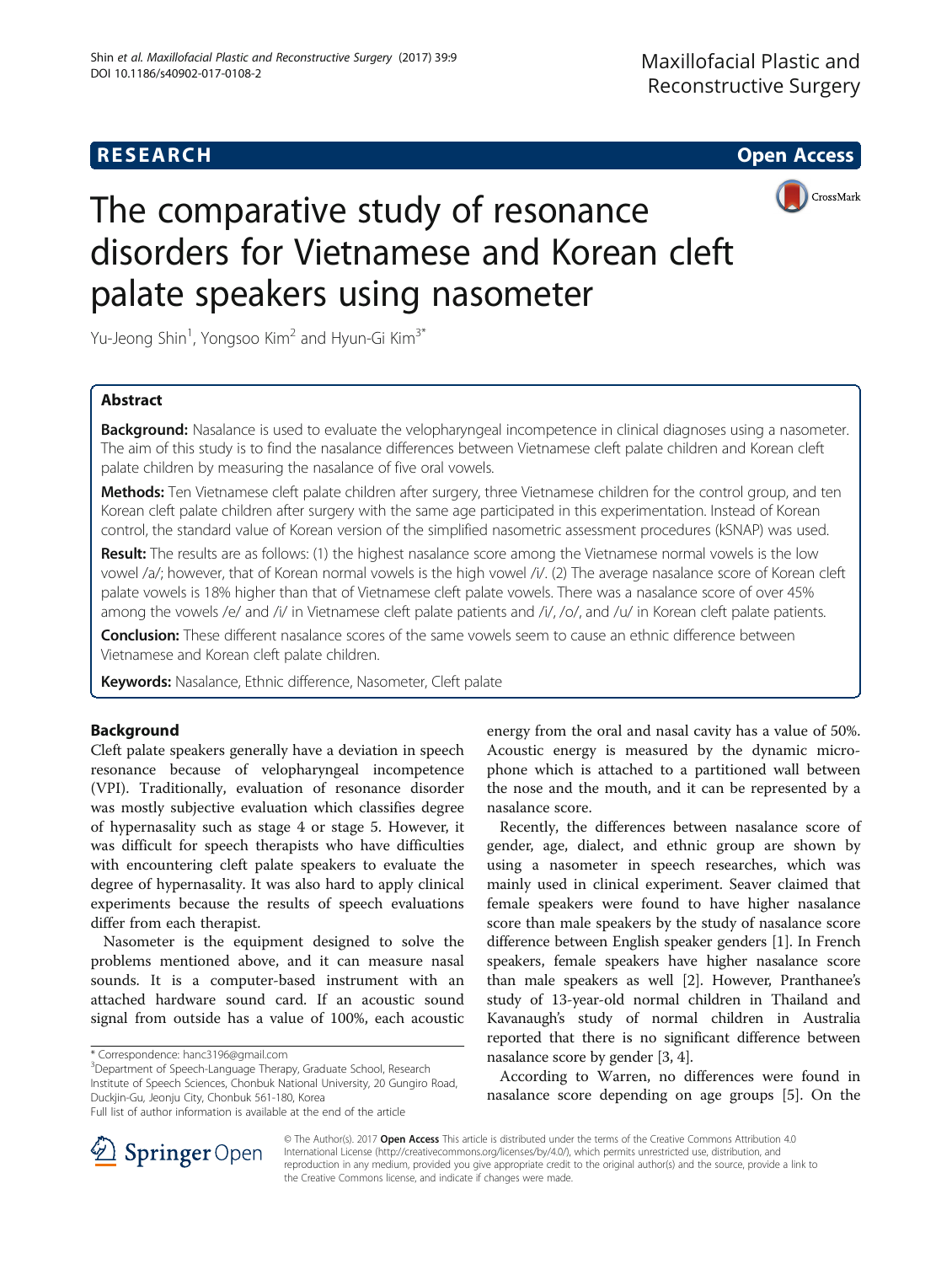other hand, Alan claimed that adults have lower nasalance score than that of children, and this is because children have lack of stability compared by adults when they speak, and they do not make a velopharyngeal control according to the length of the sounds [[6\]](#page-4-0).

In the research of ethnic groups, the result of nasalance score between an American who speaks standard American English and an African American who speaks Mid-Atlantic dialect reported that standard American English speakers were found to have much higher nasalance score [\[7](#page-4-0)]. In sum, most researchers examined nasalance score by using nasometer depending on gender and dialect to Caucasians, but Warren suggests that further study about facial shape or shape of nose by different ethnic groups is needed because the shape of airway affects listener [[8\]](#page-4-0).

Nasalance score variation in Japanese speakers of Mid-west Japanese dialect proposed only criteria to evaluate nasal sound, not the difference depending on regional dialect [\[9](#page-4-0)]. The result of difference between the dialect of Mid-Atlantic province and Ontario of Canada regional dialect reported difference of nasalance score depending on regional differences [\[3\]](#page-4-0). In terms of language differences, according to Fletcher, Spanish children have lower nasalance score than English children [\[10, 11\]](#page-4-0). There is a difference of nasalance score between a dialect from an English-speaking region and French-speaking area in Canada [\[12\]](#page-4-0). Van Doorn reported that Canadian children have lower nasalance score, while American children have higher score than Australian children from the comparison of nasalance score using "Zoo passage" between Australian and North American children. That is, nasalance score has been shown to depend on the difference of languages [[13](#page-4-0)].

So far, the various subjects of measuring nasalance by objective method are insufficient, especially comparison studies of nasalance depending on age group and language. Moreover, the study of nasalance between Westerners and Asians is quite restricted. The aim of this study is to investigate the nasalance differences between Vietnamese cleft palate children and Korean cleft palate children and to provide a database for standard evaluation of nasal disorder of Vietnamese of VPI, also to gather evaluation database of hypernasality for international standardization in terms of anthropological linguistics and comparative linguistics.

## Methods

## Subjects

Ten Vietnamese cleft palate children after surgery, three Vietnamese children for control group, and ten Korean cleft palate children after surgery with the same age participated in this study. Standard kSNAP values are applied for the Korean control group (Table 1).

| Table 1 Subjects of the study |  |
|-------------------------------|--|
|-------------------------------|--|

| Subject    | Cleft palate children after surgery | Control group |
|------------|-------------------------------------|---------------|
| Vietnamese |                                     |               |
| Korean     | 10                                  | kSNAP         |

## Speech samples

The measuring sounds included five similar vowels from the Vietnamese and Korean vowel system (Table 2). Five vowels from the Vietnamese which has a corresponding property with the Korean were read by a Vietnamese interpreter. The subjects repeated speech samples of what the interpreter read.

## **Methods**

Nasometer II, Model 6400 (KayPentax, USA, 2003) connected to a laptop was used to measure the nasalance score (Fig. [1\)](#page-2-0).

## **Procedures**

The experiment has been conducted in the dental school in Hue University in which a volunteer team led by Shin Hyo-keun from the Department of Oral & Maxillofacial Surgery, College of Dentistry, Chonbuk National University, and also it was relatively quiet. The subjects and the interpreter presented. The subjects had the cleft palate surgical operation from Hue University already. Once the interpreter read a Vietnamese vowel, the subject inputs data after repeating what the interpreter said following instruction from the interpreter. The analysis was conducted after choosing the most accurate utterance among the reading of each stimulus material three times repeatedly by the subject. Aside from the nasometer, the experiment was also carried out with a video recording in order to seek accuracy of utterance. All investigators carried out the research within legal and ethical obligation of the Helsinki declaration. Informed consent was obtained from all parents/guardians of the children for collecting data which does not contain personal identifiable information for publication.

## Results and discussion

The statistical comparisons of the nasalance score data between Korean and Vietnamese cleft palate children with comparison group are displayed in Table [3.](#page-2-0) Results show that there are two hypernasality and one hyponasality in Vietnamese cleft palate children. Comparing with the control group, hyponasality was presented almost in

|  |  |  | Table 2 Stimulus material for measuring nasalance |  |
|--|--|--|---------------------------------------------------|--|
|--|--|--|---------------------------------------------------|--|

|                   | Speech samples          |
|-------------------|-------------------------|
| Vietnamese vowels | /âm, di, t'u, lê, cô, / |
| Korean vowels     | /a, i, u, e, o/         |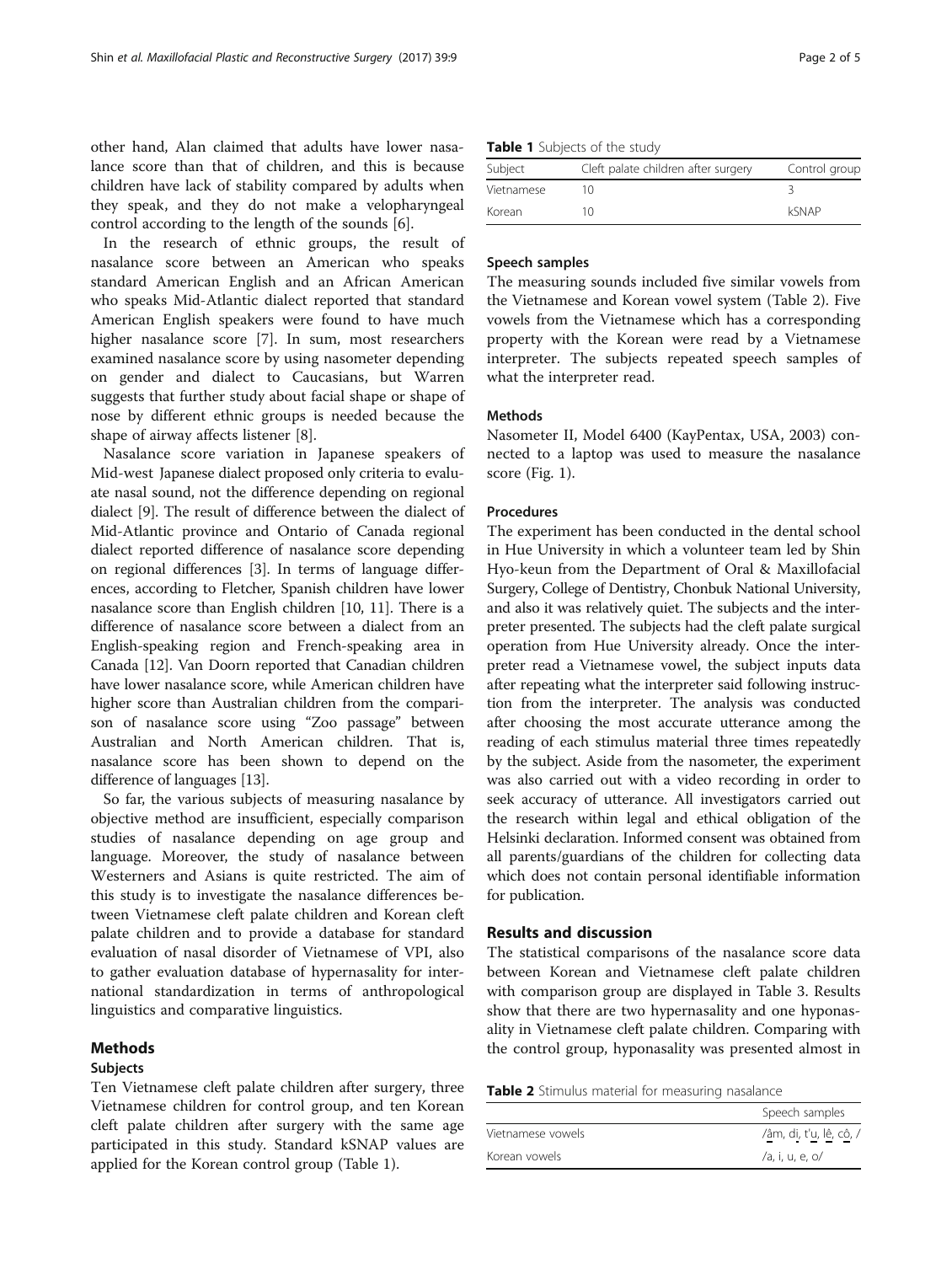<span id="page-2-0"></span>

every vowel except in vowel /a/. The average value of nasalance score (9.6%) was lower than that of the control group (11.6%). The front vowel /e/ and /i/ have high nasalance in Vietnamese hypernasality children (/e/, 54.5%; /i/, 45.5%), while vowel /i/ has the highest nasalance score following vowel /o/ and /u/ (more than 55%) in Korean cleft palate children. In the nasalance difference between Vietnamese cleft palate children and Korean cleft palate children, nasalance score of vowel /e/ from Vietnamese cleft palate children has higher score than that from Korean children but Vietnamese cleft palate children have lower nasalance score than Korean cleft palate children in the rest of the vowels. Nasalance score between the Vietnamese control group and Korean control group has nearly the same score, but Vietnamese hypernasality cleft palate children obtained slightly lower nasalance score than the Korean hypernasality cleft palate children.

Nasogram shows the slope according to the opening and closing degree of the uvula. The negative slope of the nasogram presents the closing process of the uvula, while the positive slope shows the opening process of the uvula. There is a marked contrast between Vietnamese hypernasality and hyponasality cleft palate children from

Table 3 Nasalance for Vietnamese and Korean cleft palate children with the control group (%)

| Subjects            | /a/  | /e/  | /i/  | /0/  | $/ \cup$ | Total |
|---------------------|------|------|------|------|----------|-------|
| Viet. hyponasality  | 19.0 | 7.0  | 9.0  | 6.0  | 7.0      | 9.6   |
| Viet. hypernasality | 22.5 | 545  | 45.5 | 28   | 23       | 34.7  |
| Kor. hypernasality  | 31.4 | 43.7 | 76.9 | 55.4 | 579      | 53.0  |
| Viet. control group | 19.0 | 8.0  | 12.0 | 11 0 | 8.0      | 11.6  |
| Kor. control group  | 8.6  | 87   | 22.3 | 8.4  | 10.0     | 11.6  |

the average value of slope (Table 4). Hypernasality cleft palate children show five times steeper increase in slope than hyponasality cleft palate children. This result is because there is no change in slope for hyponasality cleft palate children except vowel /a/.

Nasogram of Vietnamese cleft palate children has four types as presented in Fig. [2.](#page-3-0) Vowel /a-/ shows a gradually increasing curve as  $14.1-17.2\%$ , and /e-/ presents a steady curve with no significant change, /ɔ/ shows a steep rise, steady curve, and steep descent as 62.1–9.6– 66.6%, and /ɯ/ shows a steady rise following a steep increase as 5.04–46.6%.

The study of nasalance score based on the language, gender, age, group, and regional dialect has been presented in clinical experiments for resonance disorder thanks to commercialized nasometer which is designed to measure by hyper and hyponasalance score. To sum up the previous study, this has been broadly applied not only in anthropological linguistics which has a difference in nasalance score depending on oral cavity but also in comparative linguistics which is a study of comparing nasalance scores between each language.

According to literature, the study of nasalance was carried out by clinicians, rather than linguists, who tried to solve the resonance disorder caused by velopharyngeal insufficiency by surgery, but because of so many cases of communication disorder caused by hypernasality after

Table 4 Degrees of the slopes represented in Vietnamese hyponasality and hypernasality

| Subject             | /a/  | ΄e/  |      | /0/  | /u/  | Total |
|---------------------|------|------|------|------|------|-------|
| Viet. hyponasality  | 26.8 | 2.0  | 24   | 0.0  | 4.4  | 7.12. |
| Viet. hypernasality | 24.0 | 58.0 | 39.0 | 31.0 | 20.0 | 34.4  |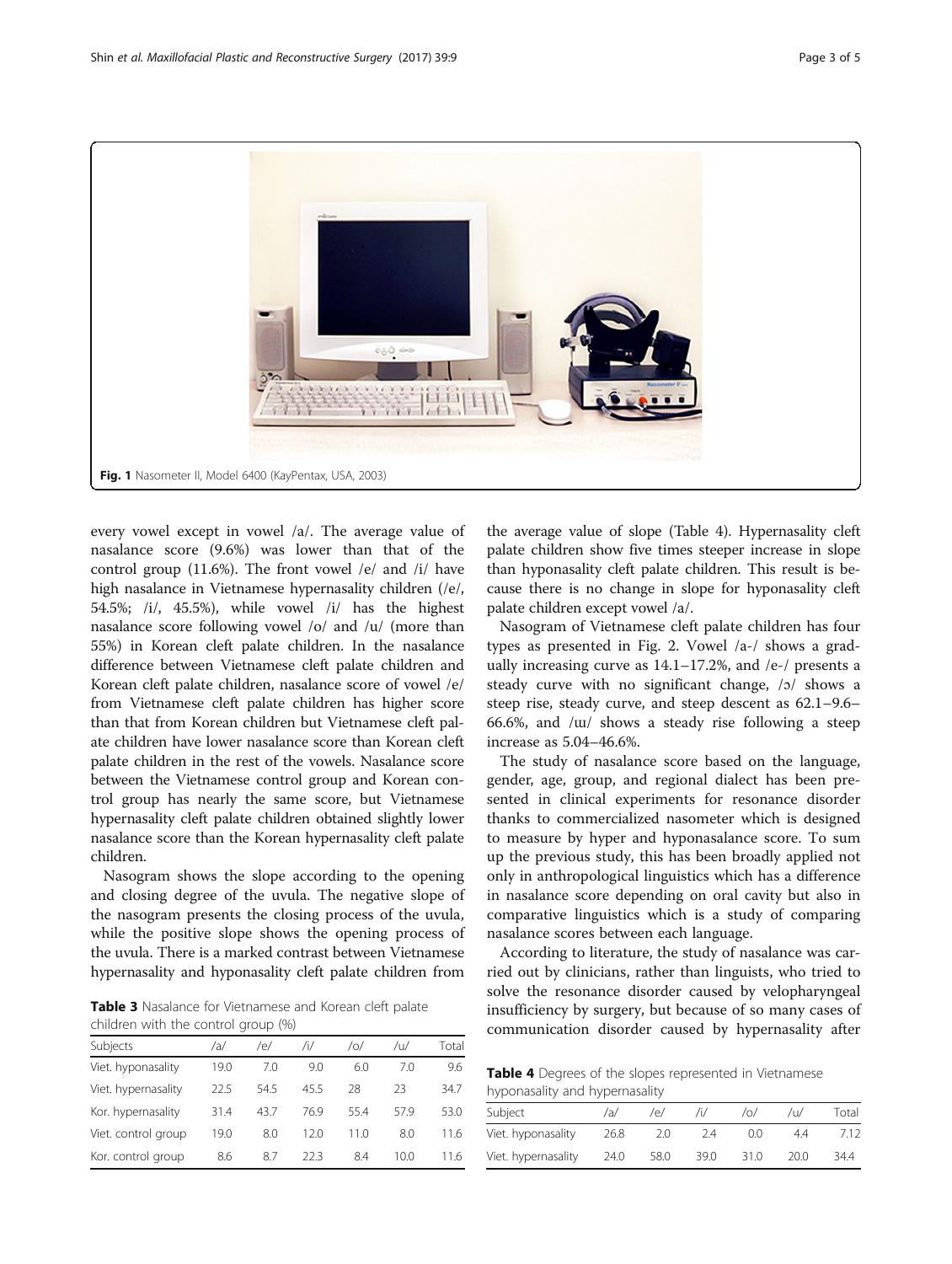<span id="page-3-0"></span>

surgery, clinicians have been interested in speech management. The nasometer was developed because an objective hypernasality evaluation was demanded rather than any other subjective evaluation. Also, there was a problem of reliability of evaluation result, since inspectors such as clinicians and language therapists can make errors, no matter how they are well-trained. Some drawbacks were pointed out that the study of nasalance score should be conducted according to the property of language, gender, age difference along with oral and nasal cavity [\[12\]](#page-4-0).

The study of nasalance that classified each language was carried by the comparison between Spanish and English, Canadian English and French, and Australian English, American English, and Canadian English. Comparison of the nasalance between Korean and Vietnamese speakers, as a Latin language family, was not yet introduced. This study evaluates the difference of nasalance depending on ethnic groups and language groups, based on the stimulus material which is standardized by a dental school in Chonbuk National University, which compared cleft palate patients in Hue, Vietnamese with the control group and Korean. This is also the basis of experiment for cleft palate patients with resonance disorder. Five Korean vowels /a, i, u, e, o/ and equivalent Vietnamese vowel sounds were selected and analyzed.

There is no significant difference from nasalance in the comparison between the Vietnamese and Korean control group. /a/ has the highest nasalance in the Vietnamese control group while /i/ has the highest nasalance score in the Korean control group. Korean hypernasality cleft palate children have 18% higher than Vietnamese from comparison of nasalance score. There is an assumption that Vietnamese cleft palate children are more ethnically effectual for the surgery because Vietnamese subjects are at the early stage of verbal development despite the same surgery. Especially, the nasalance score of Vietnamese hyponasality cleft palate child, which was low except in the vowel /a/, relied on the difference in ethnic group.

If the boundary value of Korean hypernasality is 45% (Kwon and Shin, 1994), Vietnamese cleft palate children have high nasalance score in /e/ and /i/, while Koreans have high nasalance score in /i/, /o/, and /u/. Vietnamese hyponasality cleft palate children have very low degree of nasalance (between 6 and 9%) except in /a/. Nasometer between hypernasality and hyponasality cleft palate children shows remarkable differences. In comparison nasogram, the degree of slope between hypernasality and hyponasality Vietnamese cleft palate children is almost parallel (Fig. 3a), while nasogram of hypernasality cleft palate children shows a steep descent-parallelsteep rising (Fig. 3b). Also in the comparison of every vowel, Vietnamese hypernasality cleft palate children have the nasogram which is five times steeper than hyponasality children have. Based on these results, it can be assumed that the characteristic of nasalance may vary depending not only on ethnic or language groups but also on the result of surgical operations.

## Conclusions

This study is concerned about the analytic comparison of nasalance scores between Vietnamese and Korean cleft palate children with the control group in terms of ethnic and language differences. There are some arguments what we obtained from the study.